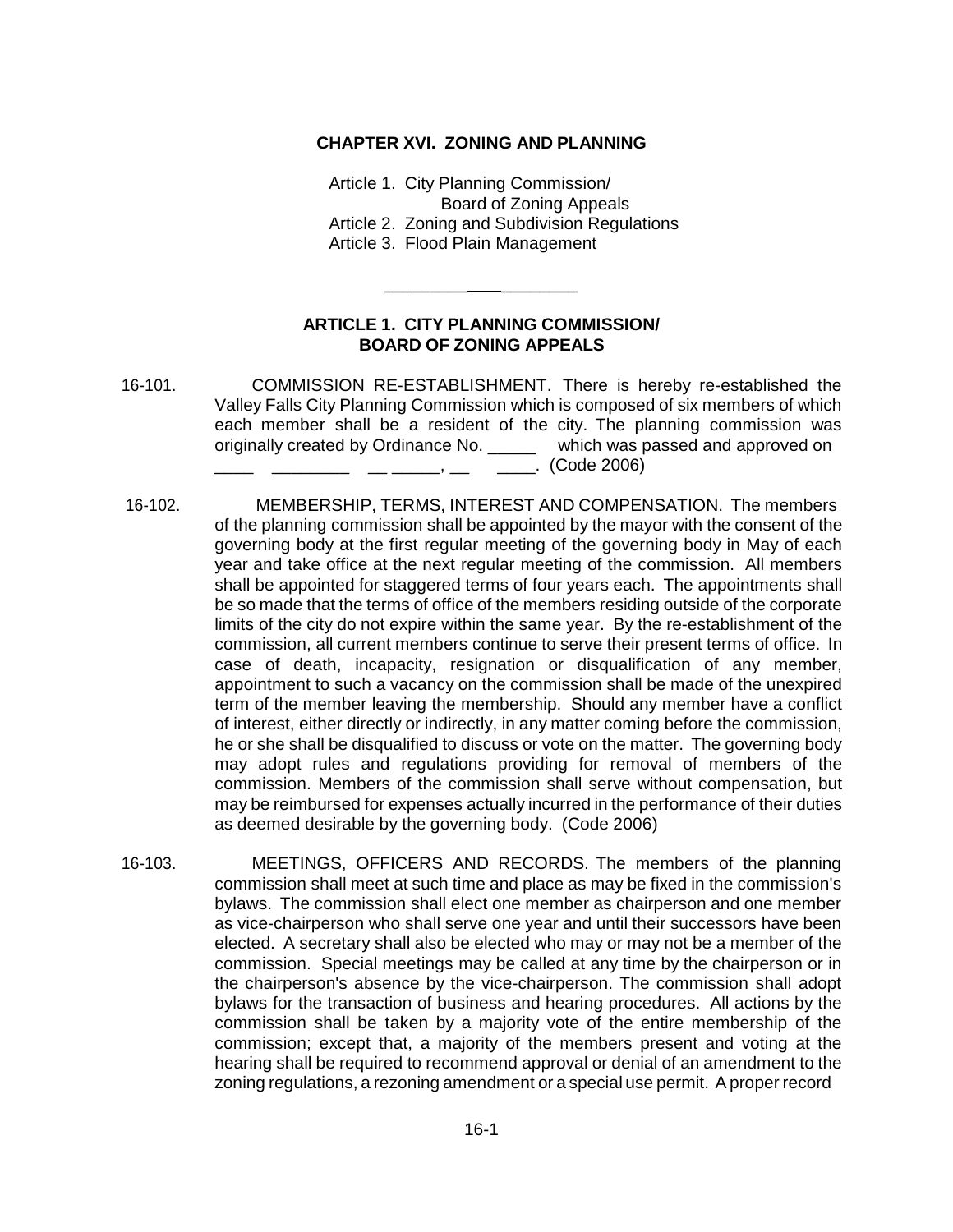of all the proceedings of the commission shall be kept. The commission, from time to time, may establish subcommittees, advisory committees or technical committees to advise or assist in the activities of the commission. (Code 2006)

- 16-104. POWERS AND DUTIES. The governing body and planning commission shall have all the rights, powers and duties as authorized in K.S.A. 12-741 *et seq.*, and amendments thereto, which are hereby incorporated by reference as part of this section and shall be given full force and effect as if the same had been fully set forth. The commission is hereby authorized to make or cause to be made, adopted and maintained a comprehensive plan for the city and any unincorporated territory lying outside of the city but within Jefferson County in which the city is located, which in the opinion of the commission forms the total community of which the city is a part. The commission shall also cause to be prepared, adopted and maintained zoning and subdivision regulations on all land within the jurisdiction designated by the governing body. The comprehensive plan and zoning and subdivision regulations are subject to final approval of the governing body by ordinance. Periodically, the governing body may request the commission to undertake other assignments related to planning and land use regulations. (Code 2006)
- 16-105. BOARD OF ZONING APPEALS. The planning commission is hereby designated to also serve as the city's board of zoning appeals with all the powers and duties as provided for in K.S.A. 12-759. The board shall adopt rules in the form of bylaws for its operation which shall include hearing procedures. Such bylaws shall be subject to the approval of the governing body. Public records shall be kept of all official actions of the board which shall be maintained separately from those of the commission. The board shall keep minutes of its proceedings showing evidence presented, findings of fact, decisions and the vote upon each question or appeal. A majority of the members of the board present and voting at the hearing shall be required to decide any appeal. Subject to subsequent approval of the governing body, the board shall establish a scale of reasonable fees to be paid in advance by the appealing party. The present membership of the board of zoning appeals shall be disbanded effective example and the state of  $\sim$  200  $\sim$ . (Code 2006)
- 16-106. BUDGET. The governing body shall approve a budget for the planning commission and make such allowances to the commission as it deems proper, including funds for the employment of such employees or consultants as the governing body may authorize and provide, and shall add the same to the general budget. Prior to the time that moneys are available under the budget, the governing body may appropriate moneys for such purposes from the general fund. The governing body may enter into such contracts as it deems necessary and may receive and expend funds and moneys from the state or federal government or from any other resource for such purposes. (Code 2006)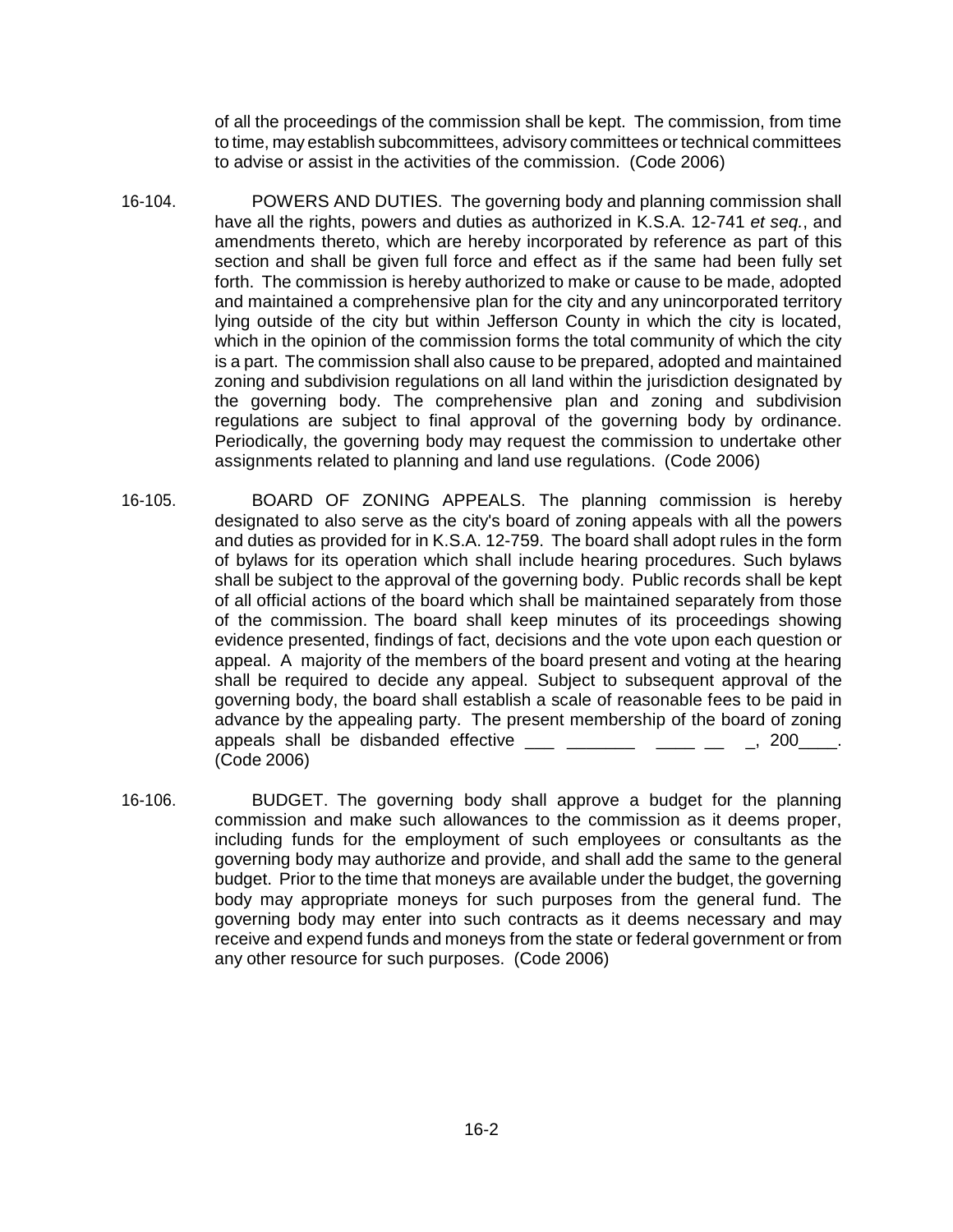# **ARTICLE 2. ZONING AND SUBDIVISION REGULATIONS**

16-201. ZONING AND SUBDIVISION REGULATIONS INCORPORATED. (a) The proposed zoning ordinance and subdivision ordinance of the city is hereby adopted pursuant to K.S.A. 12-741 *et seq.*, as amended.

> (b) The zoning ordinance and subdivision for the city was prepared in book form by the Valley Falls Planning Commission under the date of May, 1996, and the same is hereby declared to be approved and incorporated by reference as fully as if set out herein pursuant to K.S.A. 12-3009 through 12-3012, as amended.

> (c) Not less than three copies of the zoning ordinance shall be filed with the city clerk marked "Official Copy as Incorporated by Ordinance No. 16-201" and to which there shall be attached a published copy of this ordinance, the copies to be open for inspection and available to the public at all reasonable hours.

(d) Any person or corporation who shall violate any of the provisions of this ordinance or fail to comply herewith, or with any of the requirements thereof; or who shall build or alter any building in violation of any detailed statement or plan submitted and approved hereunder shall be guilty of a misdemeanor and, upon conviction thereof shall be liable to a fine of not more than \$500.00 and each day such violation shall be permitted to exist shall constitute a separate offense. The owner of any building or premises or part thereof, where anything in violation of this ordinance shall be placed, or shall exist, any architect, builder, contractor, agent, person, or corporation employed in connection therewith, and who assisted in the commission of any such violation, shall be guilty of a separate offense and upon conviction thereof shall be subject to the same fine as hereinbefore provided. (Ord. 16-201, Secs. 1:4; Code 2006)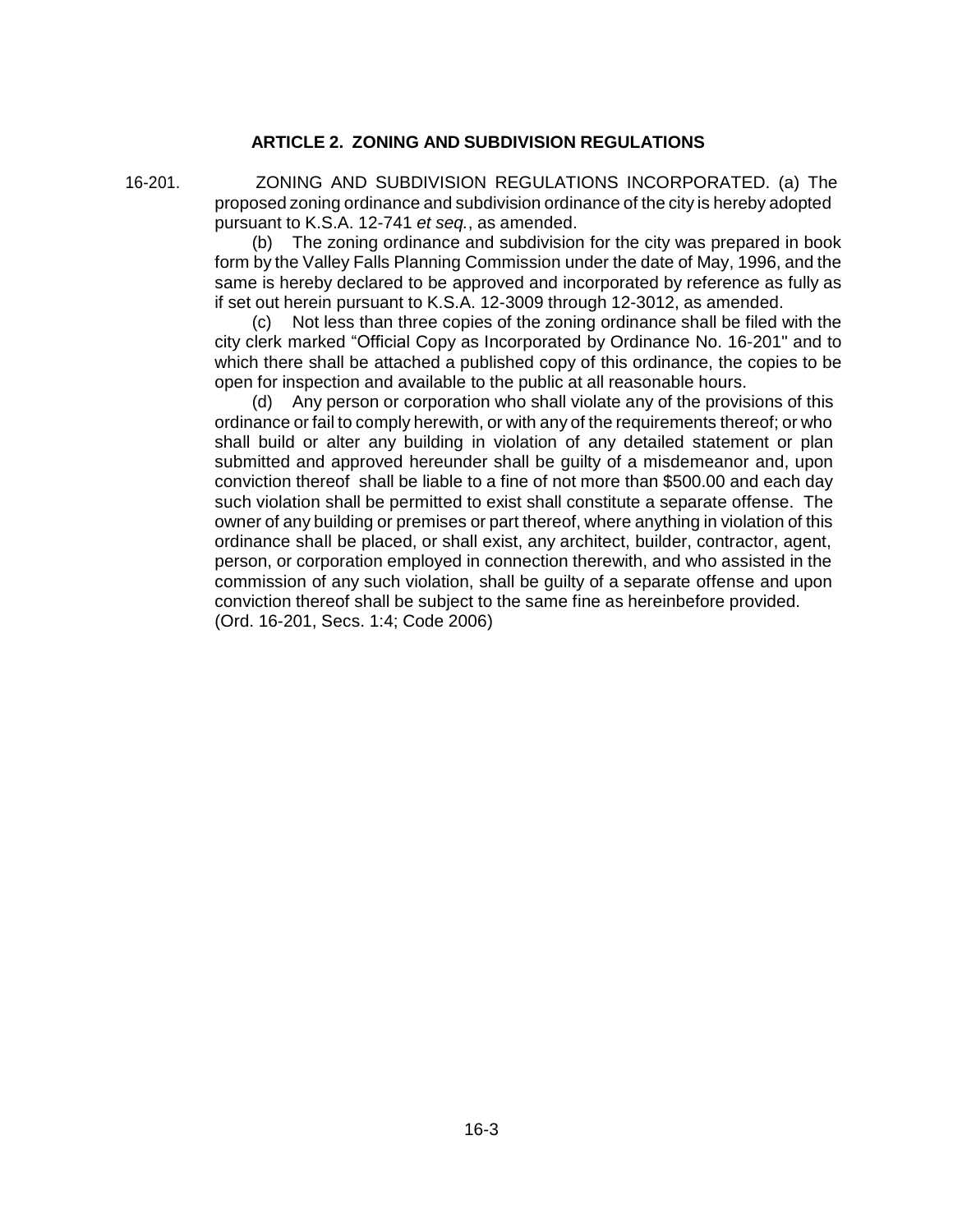# ORDINANCE NO. 16-216

### **AN ORDINANCE ANNEXING LAND TO THE CITY OF VALLEY FALLS, KANSAS.**

#### **BE ORDAINED BY THE GOVERNING BODY OF THE CITY OF VALLEY FALLS, KANSAS:**

**WHEREAS,** the following described land adjoins the City of Valley Falls, Kansas, and is generally located in the Southwest Fractional Quarter (SW fr/4) of Section Nineteen (19), Township Eight South (T8S), Range Eighteen East (R18E) of the  $6<sup>th</sup>$  P.M., in Jefferson County, Kansas.

**WHEREAS,** a written petition for annexation of the following described land, signed by all of the owners thereof, has been filed with the City of Valley Falls, Kansas pursuant to K.S.A. 12-520, as amended; and

**WHEREAS, the governing body of the City of Valley Falls, Kansas, finds it advisable to annex such land.**

**NOW THEREFORE, BE IT ORDAINED BY THE GOVERNING BODY OF THE CITY OF VALLEY FALLS, KANSAS:**

**SECTION 1.** That the following described land is hereby annexed and made a part of the City of Valley Falls, Kansas:

A part of the Southwest Fractional Quarter (SW fr/4) of Section Nineteen (19), Township Eight South (T8S), Range Eighteen East (R18E) of the  $6<sup>th</sup>$  P.M., in Jefferson County, Kansas, described as follows:

Beginning at a point of the South line extended East of Block "H" (now vacated), Coy's Addition to the City of Valley Falls, Jefferson County, Kansas, according to the recorded plat thereof, 760 feet East of the Southwest corner (SW/cr) of said Block "H", which POINT OF BEGINNING is the Southwest corner (SW/cr) of that tract known as Lot 1-7/8 of said Southwest Fractional Quarter (SWfr/4); running thence North along the West line of said Lot 1-7/8, 150 feet; thence West 252.6 feet to the Easterly right-of-way line of the New "K-4" State Highway; thence Northeasterly along said Easterly highway right-of-way line to its intersection with the Westerly boundary line of the parcel of land designated as Tract No. 953-2 by the United States of America in Notice of Lis Pendens filed June 28, 1968, and recorded in Book 256, Page 190, of the records of Register of Deeds of Jefferson County, Kansas, in connection with the Perry reservoir project; thence Southeasterly along the Westerly boundary line of said Tract No 953-2 to the South line of the aforesaid Lot 1-7/8; thence West along the South line of said Lot 1-7/8, 431 feet, more or less, to the POINT OF BEGINNING.

**SECTION 2.** This ordinance shall take effect and be in force from and after its publication in the official city newspaper.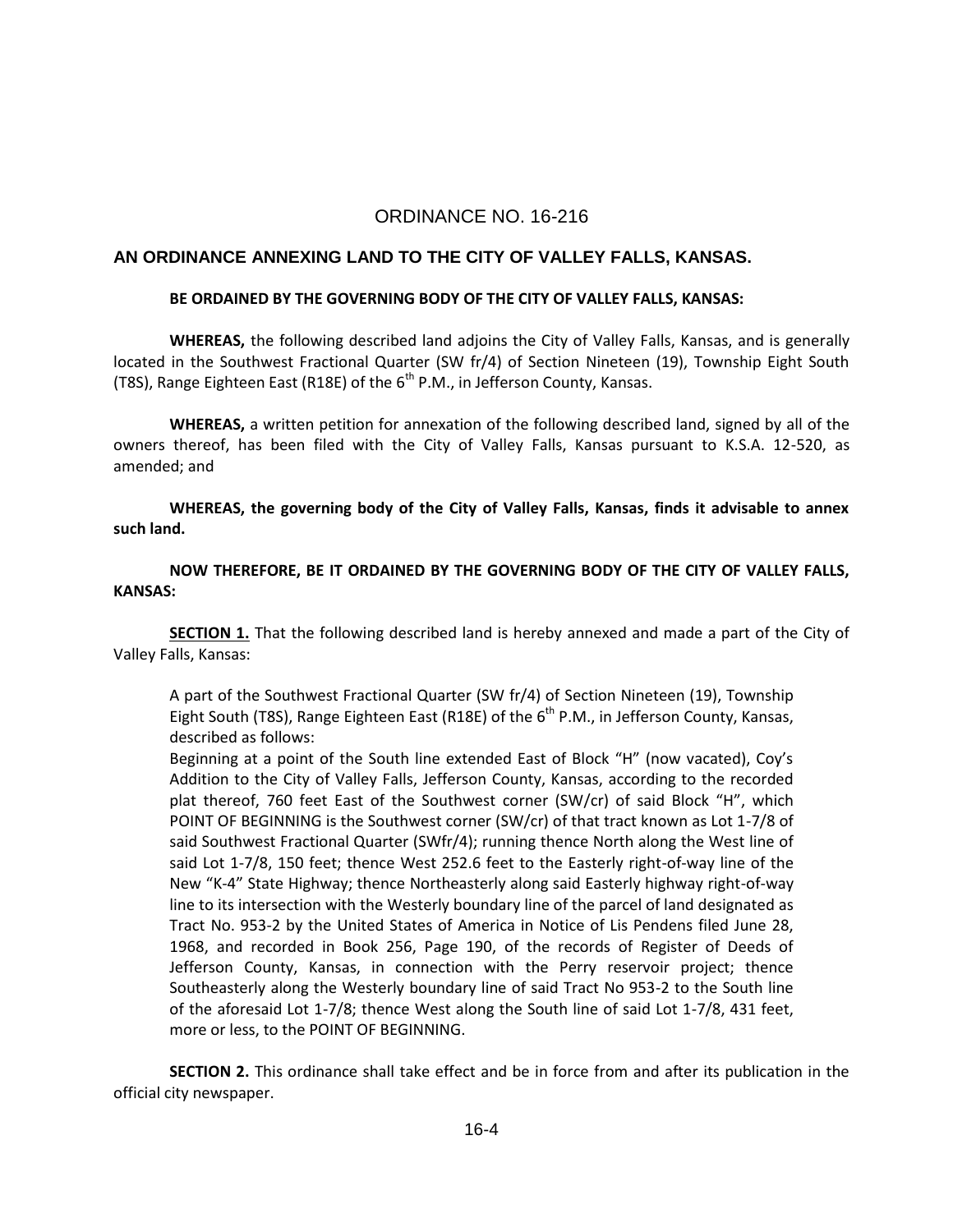PASSED AND APPROVED by the Governing Body of the City of Valley Falls, Kansas, this 20<sup>th</sup> day **of July 2009.**

**Charles Stutesman Mayor**

**ATTEST:**

**Millie C. Bickford, City Clerk**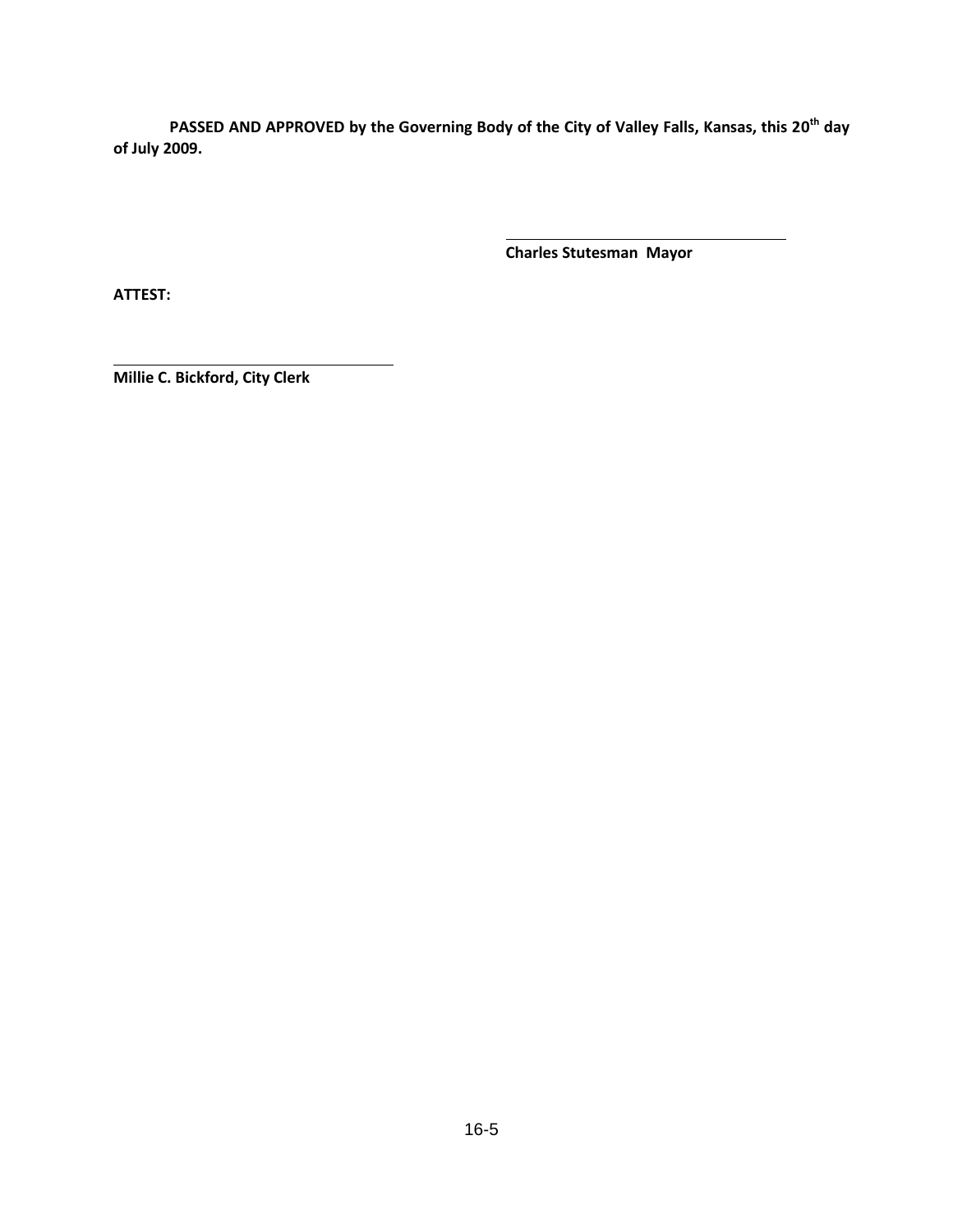# **NOTICE TO ADJOINING PROPERTY OWNERS OF A REZONING REQUEST**

A request for a change in the zoning regulations, as applied to the property described as: generally located in the Southwest Fractional Quarter (SW fr/4) of Section Nineteen (19), Township Eight South (T8S), Range Eighteen East (R18E) of the  $6<sup>th</sup>$  P.M., in Valley Falls, Jefferson County, Kansas has been requested by Bill Metzger.

Legal description as follows: A part of the Southwest Fractional Quarter (SW fr/4) of Section Nineteen (19), Township Eight South (T8S), Range Eighteen East (R18E) of the 6<sup>th</sup> P.M., in Jefferson County, Kansas, described as follows: Beginning at a point of the South line extended East of Block "H" (now vacated), Coy's Addition to the City of Valley Falls, Jefferson County, Kansas, according to the recorded plat thereof, 760 feet East of the Southwest corner (SW/cr) of said Block "H", which POINT OF BEGINNING is the Southwest corner (SW/cr) of that tract known as Lot 1-7/8 of said Southwest Fractional Quarter (SWfr/4); running thence North along the West line of said Lot 1-7/8, 150 feet; thence West 252.6 feet to the Easterly right-of-way line of the New "K-4" State Highway; thence Northeasterly along said Easterly highway right-of-way line to its intersection with the Westerly boundary line of the parcel of land designated as Tract No. 953-2 by the United States of America in Notice of Lis Pendens filed June 28, 1968, and recorded in Book 256, Page 190, of the records of Register of Deeds of Jefferson County, Kansas, in connection with the Perry reservoir project; thence Southeasterly along the Westerly boundary line of said Tract No 953-2 to the South line of the aforesaid Lot 1-7/8; thence West along the South line of said Lot 1-7/8, 431 feet, more or less, to the POINT OF BEGINNING.

The request has been filed for a re-zoning from the R-1A Single Family Residential District to an IP2 Planned Medium Industrial District.

A public hearing will be held by the Valley Falls Planning and Zoning Commission on August 19, 2009 at 5:30 P.M., in the Valley Falls City Office at which time you may appear if you so desire, either in person or by agent or attorney, in opposition to or support of the proposed change of zoning.

This hearing is not limited to those receiving copies of this notice, and if you know of any neighbor or affected property owner, who for any reason, has not received a copy, it would be appreciated if you would inform them of this public hearing or have them contact the City Office for further information.

Respectfully, Valley Falls Planning and Zoning Commission Terry Urban Zoning Administrator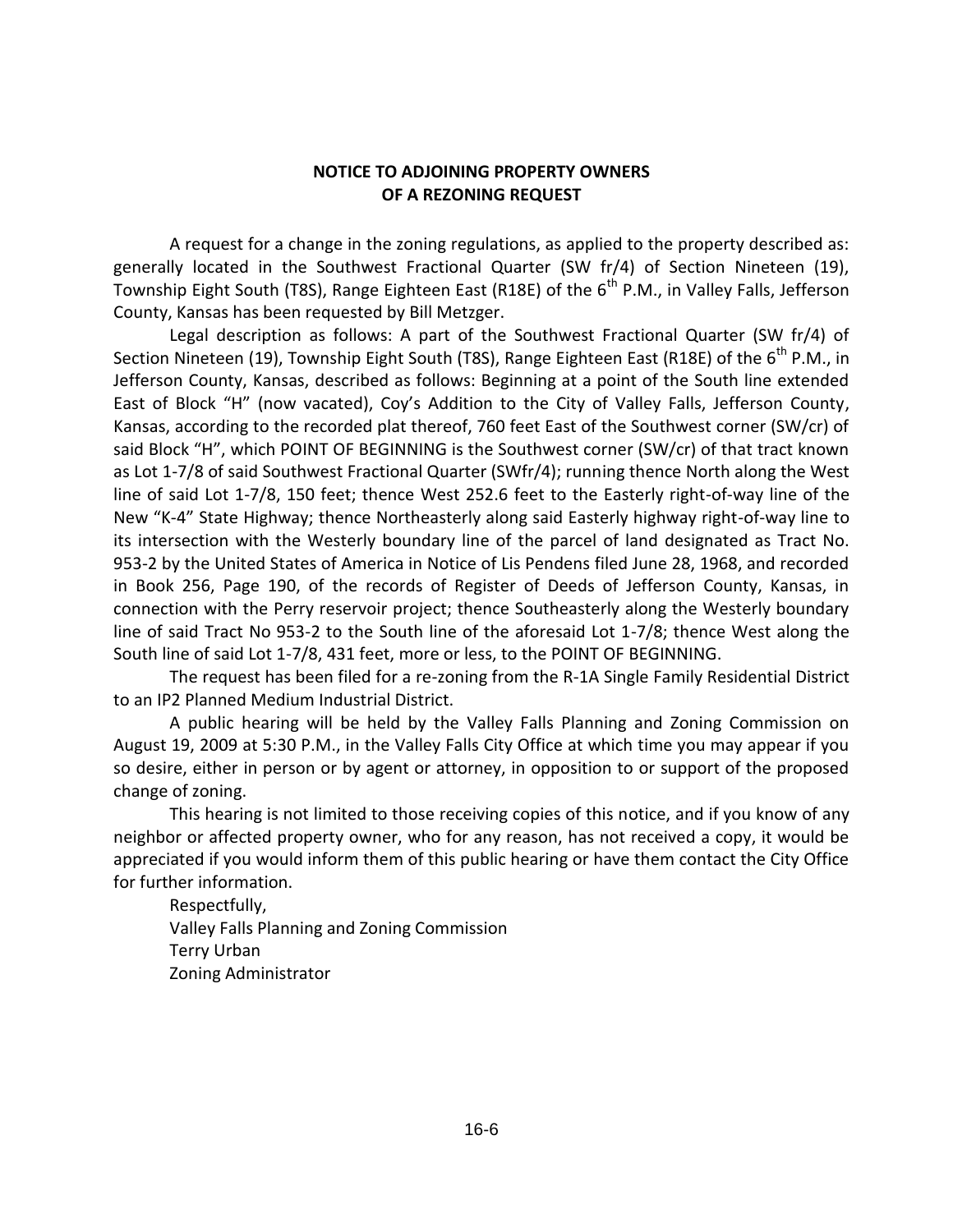# *City of* VALLEY FALLS

*Incorporated May 17, 1869*

# **ORDINANCE NO. 16-217**

AN ORDINANCE REZONING CERTAIN LAND WITHIN THE CORPORATE LIMITS OF THE CITY OF VALLEY FALLS, KANSAS.

BE IT ORDAINED BY THE GOVERNING BODY OF THE CITY OF VALLEY FALLS, KANSAS:

**SECTION 1:** Following receipt by the City of Valley Falls of rezoning application material in compliance with Article 29 of the Valley Falls Zoning Ordinance; a public hearing on the requested rezoning on August 19, 2009 at 5:30 p.m.; and the unanimous vote of approval by the Valley Falls Planning and Zoning Commission; the City Council of Valley Falls, Kansas, considers a request to rezone the below described to rezone the below described parcel from R-1 A to I-P2.

**SECTION 2:** The parcel of land which is owned by Mark Gerard Kramer; Brian Lane and Shana Lane, is described as follows:

Legal description as follows: A part of the Southwest Fractional Quarter (SW fr/4) of Section Nineteen (19), Township Eight South (T8S), Range Eighteen East (R18E) of the  $6<sup>th</sup>$  P.M., in Jefferson County, Kansas, described as follows: Beginning at a point of the South line extended East of Block "H" (now vacated), Coy's Addition to the City of Valley Falls, Jefferson County, Kansas, according to the recorded plat thereof, 760 feet East of the Southwest corner (SW/cr) of said Block "H", which POINT OF BEGINNING is the Southwest corner (SW/cr) of that tract known as Lot 1-7/8 of said Southwest Fractional Quarter (SWfr/4); running thence North along the West line of said Lot 1-7/8, 150 feet; thence West 252.6 feet to the Easterly right-of-way line of the New "K-4" State Highway; thence Northeasterly along said Easterly highway right-of-way line to its intersection with the Westerly boundary line of the parcel of land designated as Tract No. 953-2 by the United States of America in Notice of Lis Pendens filed June 28, 1968, and recorded in Book 256, Page 190, of the records of Register of Deeds of Jefferson County, Kansas, in connection with the Perry reservoir project; thence Southeasterly along the Westerly boundary line of said Tract No 953-2 to the South line of the aforesaid Lot 1-7/8; thence West along the South line of said Lot 1-7/8, 431 feet, more or less, to the POINT OF BEGINNING.

SECTION 3: This Ordinance shall become effective after one publication in the Valley Falls Vindicator.

PASSED AND APPROVED BY the City Council of Valley Falls, Kansas on the 9<sup>th</sup> day of September, 2009.

Charles Stutesman, Mayor

ATTEST:

Millie C. Bickford City Clerk **CITY OFFICE** 421-B MARY STREET - VALLEY FALLS, KANSAS 66088-1200 PHONE 785-945-6612 – FAX 785-945-3341 vfcity@giantcomm.net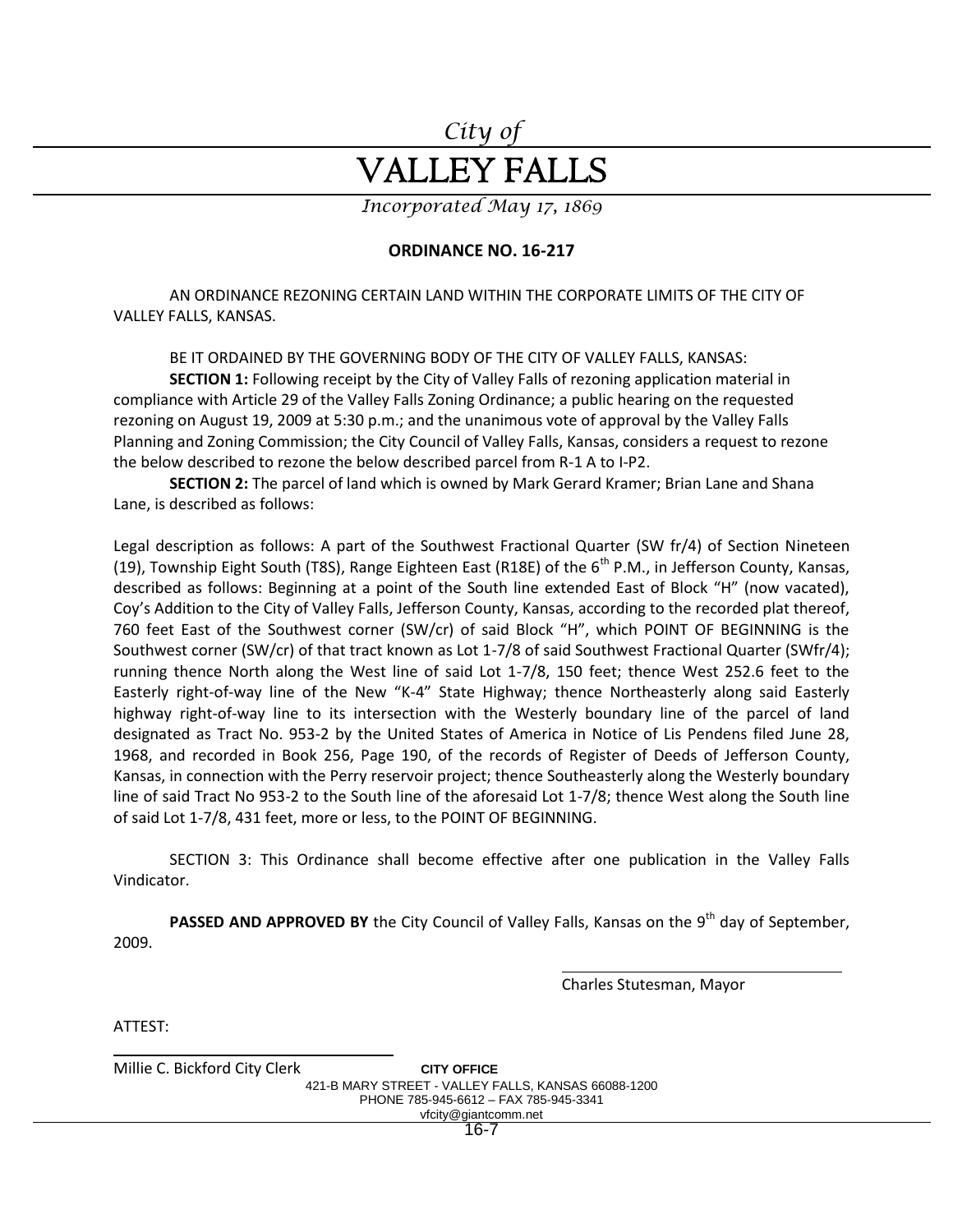### **ORDINANCE NO. 16-218**

### **AN ORDINANCE ANNEXING LAND TO THE CITY OF VALLEY FALLS, KANSAS.**

### **BE IT ORDAINED BY THE GOVERNING BODY OF THE CITY OF VALLEY FALLS, KANSAS:**

**WHEREAS,** the following described land adjoins the City of Valley Falls, Kansas, and is generally located in the Southwest Fractional Quarter (SW fr/4) of Section Nineteen (19), Township Eight South (T8S), Range Eighteen East (R18E) of the  $6<sup>th</sup>$  P.M., in Jefferson County, Kansas.

**WHEREAS,** a written petition for annexation of the following described land, signed by all of the owners thereof, has been filed with the City of Valley Falls, Kansas pursuant to K.S.A. 12- 520, as amended; and

**WHEREAS, the governing body of the City of Valley Falls, Kansas, finds it advisable to annex such land.**

**NOW THEREFORE, BE IT ORDAINED BY THE GOVERNING BODY OF THE CITY OF VALLEY FALLS, KANSAS:**

**SECTION 1.** That the following described land is hereby annexed and made a part of the City of Valley Falls, Kansas:

All those lands constituting the rights of way of Kansas Highway No. 4 abutting the following described tract of land:

A part of the Southwest Fractional Quarter (SW fr/4) of Section Nineteen (19), Township Eight South (T8S), Range Eighteen East (R18E) of the  $6<sup>th</sup>$  P.M., in Jefferson County, Kansas, described as follows:

Beginning at a point of the South line extended East of Block "H" (now vacated), Coy's Addition to the City of Valley Falls, Jefferson County, Kansas, according to the recorded plat thereof, 760 feet East of the Southwest corner (SW/cr) of said Block "H", which POINT OF BEGINNING is the Southwest corner (SW/cr) of that tract known as Lot 1-7/8 of said Southwest Fractional Quarter (SWfr/4); running thence North along the West line of said Lot 1-7/8, 150 feet; thence West 252.6 feet to the Easterly right-of-way line of the New "K-4" State Highway; thence Northeasterly along said Easterly highway right-of-way line to its intersection with the Westerly boundary line of the parcel of land designated as Tract No. 953-2 by the United States of America in Notice of Lis Pendens filed June 28, 1968, and recorded in Book 256, Page 190, of the records of Register of Deeds of Jefferson County, Kansas, in connection with the Perry reservoir project; thence Southeasterly along the Westerly boundary line of said Tract No 953-2 to the South line of the aforesaid Lot 1-7/8; thence West along the South line of said Lot 1-7/8, 431 feet, more or less, to the POINT OF BEGINNING.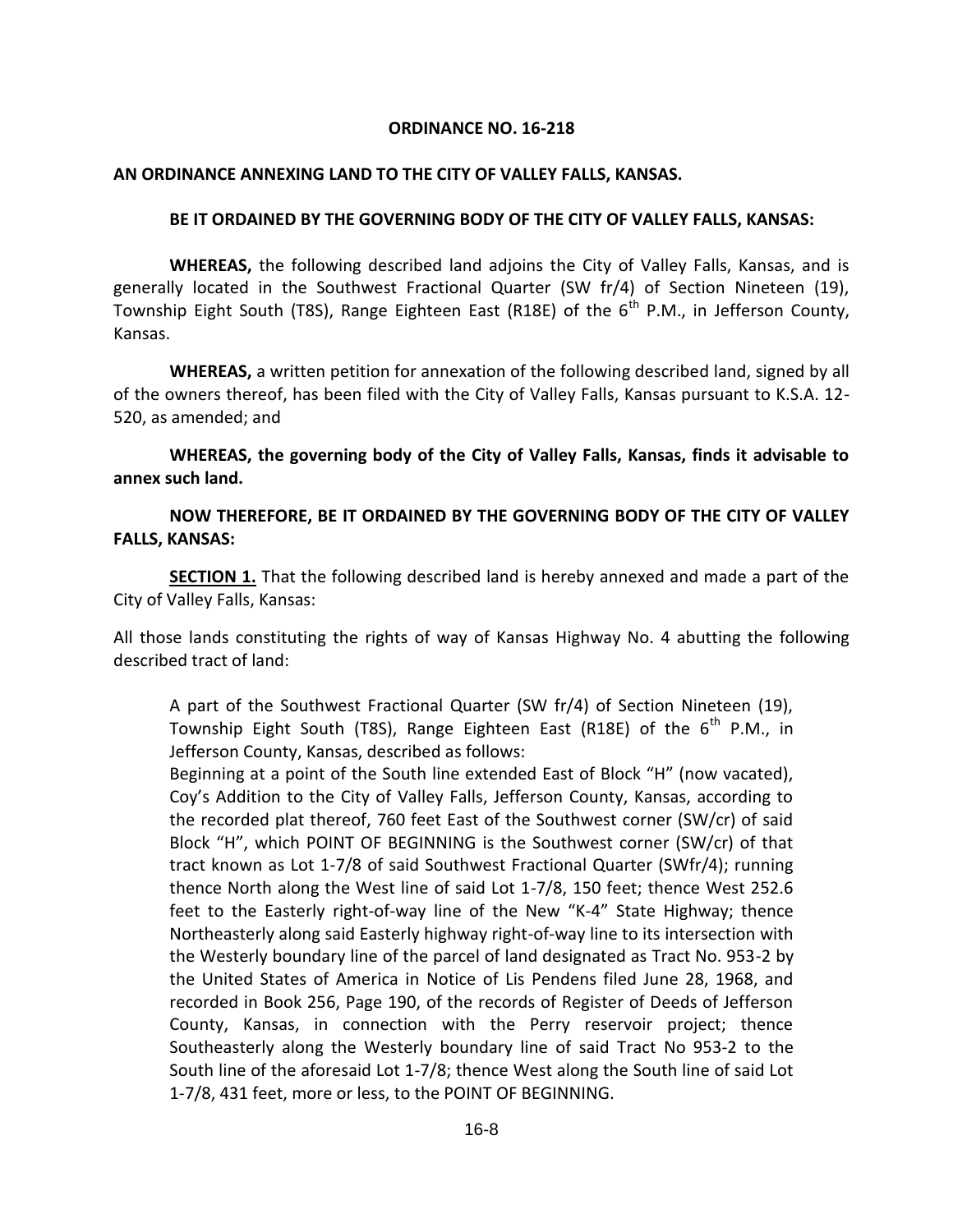**SECTION 2.** This ordinance shall take effect and be in force from and after its publication in the official city newspaper.

**PASSED AND APPROVED by the Governing Body of the City of Valley Falls, Kansas, this 5 th day of May 2010.**

**Charles Stutesman Mayor**

**ATTEST:**

**Millie C. Bickford, City Clerk**